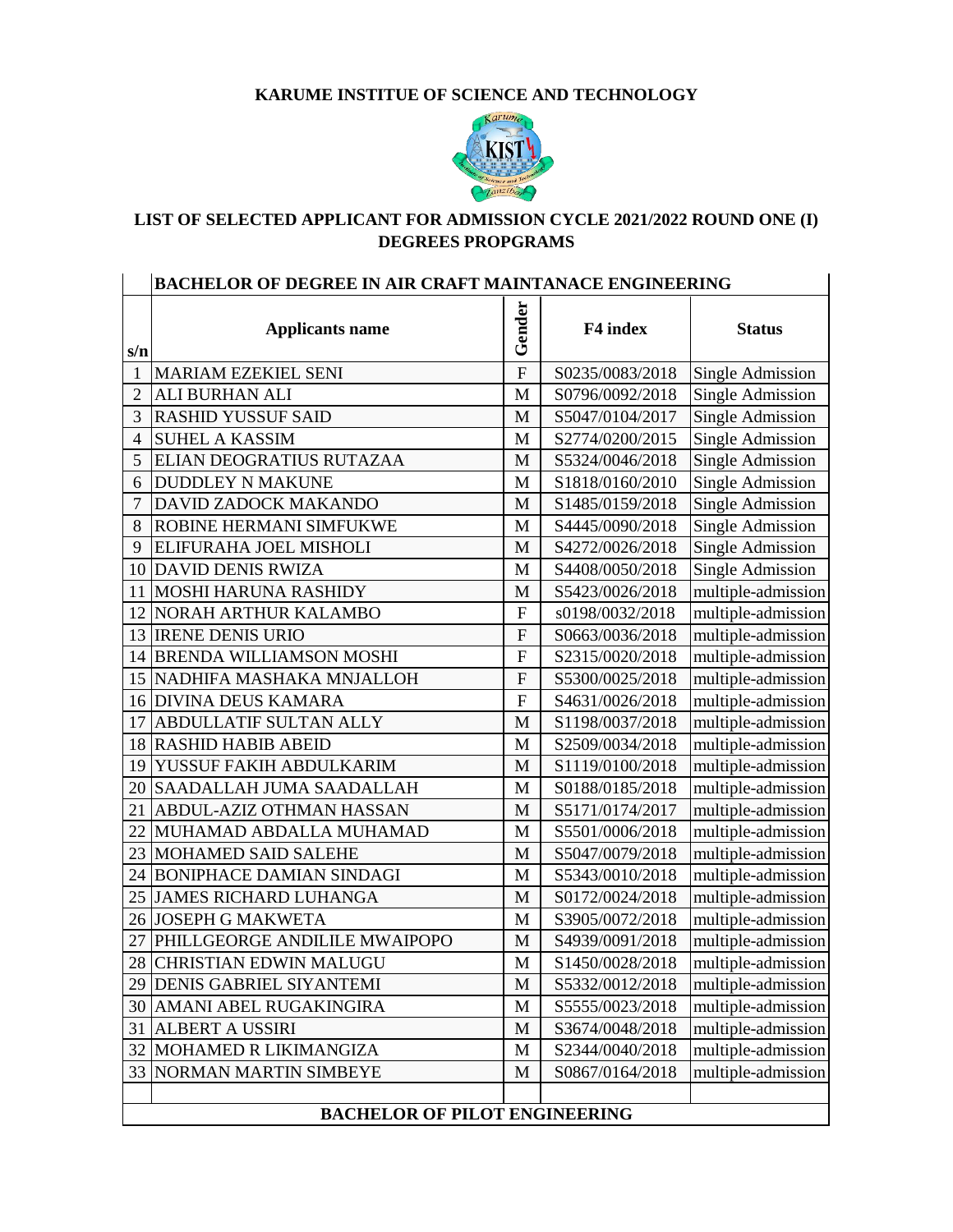| 1               | <b>GODLIGHT CYPRIAN NKOCHO</b>       | M                | S3640/0090/2017 | Single Admission        |
|-----------------|--------------------------------------|------------------|-----------------|-------------------------|
| $\overline{2}$  | <b>SIMON M MKONO</b>                 | M                | S0661/0081/2018 | Single Admission        |
| 3               | <b>ERICK PHILBERT MUSHI</b>          | M                | S0721/0032/2018 | <b>Single Admission</b> |
| 4               | <b>JENIFA G JACKSON</b>              | $\mathbf F$      | S0260/0035/2018 | Single Admission        |
| 5               | <b>DAVID L ANTHONY</b>               | M                | S1236/0059/2018 | <b>Single Admission</b> |
| 6               | <b>ERICK GREGORY MARWA</b>           | M                | S3725/0204/2018 | multiple-admission      |
| 7               | RICHARD JACKSON HALAMELA             | M                | S2516/0060/2018 | multiple-admission      |
| 8               | RAMADHANI NUHU MNZAVA                | M                | S2302/0037/2018 | multiple-admission      |
| 9               | <b>JOSHUA PAUL MASSAWE</b>           | M                | S0531/0060/2018 | multiple-admission      |
| 10              | AMANI ABEL RUGAKINGIRA               | M                | S5555/0023/2018 | multiple-admission      |
|                 |                                      |                  |                 |                         |
|                 | <b>BACHELOR OF CIVIL ENGINEERING</b> |                  |                 |                         |
| $\mathbf{1}$    | JACQUELENE KOMBENA MCHOMVU           | $\boldsymbol{F}$ | S2315/0075/2018 | Single Admission        |
| $\overline{2}$  | <b>MARYAM A RIDHIWANI</b>            | $\mathbf{F}$     | S0384/0006/2014 | Single Admission        |
| 3               | HALIMA HAMOUD RASHID                 | $\mathbf F$      | S0309/0010/2018 | Single Admission        |
| 4               | <b>AMANI B NTINKWA</b>               | M                | S3500/0058/2018 | Single Admission        |
| 5               | <b>KARIM FARAJI ABDU</b>             | M                | S0508/0088/2018 | <b>Single Admission</b> |
| 6               | ALLEN DIOCLES RUTAHIWA               | M                | S5332/0002/2018 | Single Admission        |
| $\overline{7}$  | ABDULKARIM AHMED ISMAIL              | M                | S0629/0098/2018 | Single Admission        |
| 8               | PASCHAL KAFUGUGU RAMADHAN            | M                | S3638/0217/2018 | <b>Single Admission</b> |
| 9               | EMMANUEL ERASTO KONGA                | M                | S0119/0042/2016 | Single Admission        |
| 10              | ABUU-BAKAR SALUM ABDALLA             | M                | S0400/0159/2011 | Single Admission        |
| 11              | HUSSEIN TWALIB RAMADHAN              | M                | S0188/0148/2018 | multiple-admission      |
| 12              | <b>SADA M YUSUPH</b>                 | $\mathbf{F}$     | S2773/0070/2018 | multiple-admission      |
| 13              | ZULFA MOSHY MBUYABUYE                | $\mathbf F$      | S4024/0100/2018 | multiple-admission      |
|                 | 14 LAILA N SHAHA                     | $\mathbf F$      | S3226/0056/2018 | multiple-admission      |
| 15 <sup>1</sup> | <b>LIGHTNESS J SHAYO</b>             | $\boldsymbol{F}$ | S1110/0065/2018 | multiple-admission      |
| 16              | <b>SUZANA NYAERI FARAJA</b>          | $\mathbf F$      | S0218/0106/2018 | multiple-admission      |
| 17              | <b>MUZNE SALIM SAID</b>              | $\mathbf F$      | S5176/0020/2018 | multiple-admission      |
| 18              | LELUU JUMA MBAROUK                   | $\overline{F}$   | S0326/0020/2018 | multiple-admission      |
| 19              | <b>SHAU KIROBO KINOO</b>             | $\mathbf{F}$     | S0383/0114/2018 | multiple-admission      |
|                 | 20 LATIFA JUMA ALI                   | $\mathbf F$      | S1923/0006/2018 | multiple-admission      |
|                 | 21 JOEL JOSEPH MAHAY                 | M                | s2499/0199/2018 | multiple-admission      |
| 22              | ABDULHAMID MAKAME ALI                | M                | S0382/0059/2018 | multiple-admission      |
| 23              | <b>CHONA M MASUNGA</b>               | M                | S1948/0094/2018 | multiple-admission      |
| 24              | <b>HAROUN S AWADH</b>                | M                | S3795/0050/2018 | multiple-admission      |
| 25              | <b>JERRY JOSEPH ANDREW</b>           | M                | S2803/0157/2018 | multiple-admission      |
| 26              | LEOCADIUS YOHANA MBUNGI              | M                | S3056/0051/2017 | multiple-admission      |
| 27              | KILOYA KULWA SELEMANI                | M                | S1835/0183/2018 | multiple-admission      |
|                 | 28 HERI MAJANI YOHANA                | M                | S2244/0151/2018 | multiple-admission      |
| 29              | <b>NOEL A MNZAVA</b>                 | M                | S1599/0209/2018 | multiple-admission      |
| 30              | <b>SAMSON A SWAI</b>                 | M                | S4543/0077/2018 | multiple-admission      |
| 31              | <b>GIFT RAMADHANI MSUYA</b>          | M                | S4933/0034/2018 | multiple-admission      |
| 32              | <b>ERICK RWEYENDERA TITUS</b>        | M                | S5418/0038/2018 | multiple-admission      |
| 33              | MAJALIWA R KALINGA                   | M                | S1930/0142/2018 | multiple-admission      |
|                 | 34 MUSSOLINE NOLLASKO MGIMBA         | M                | S2359/0075/2018 | multiple-admission      |
|                 | 35 MBARAKA BRAISON KAMALA            | M                | S2233/0253/2018 | multiple-admission      |
|                 | <b>36 PAULO JAPHET SANANE</b>        | M                | S3675/0141/2018 | multiple-admission      |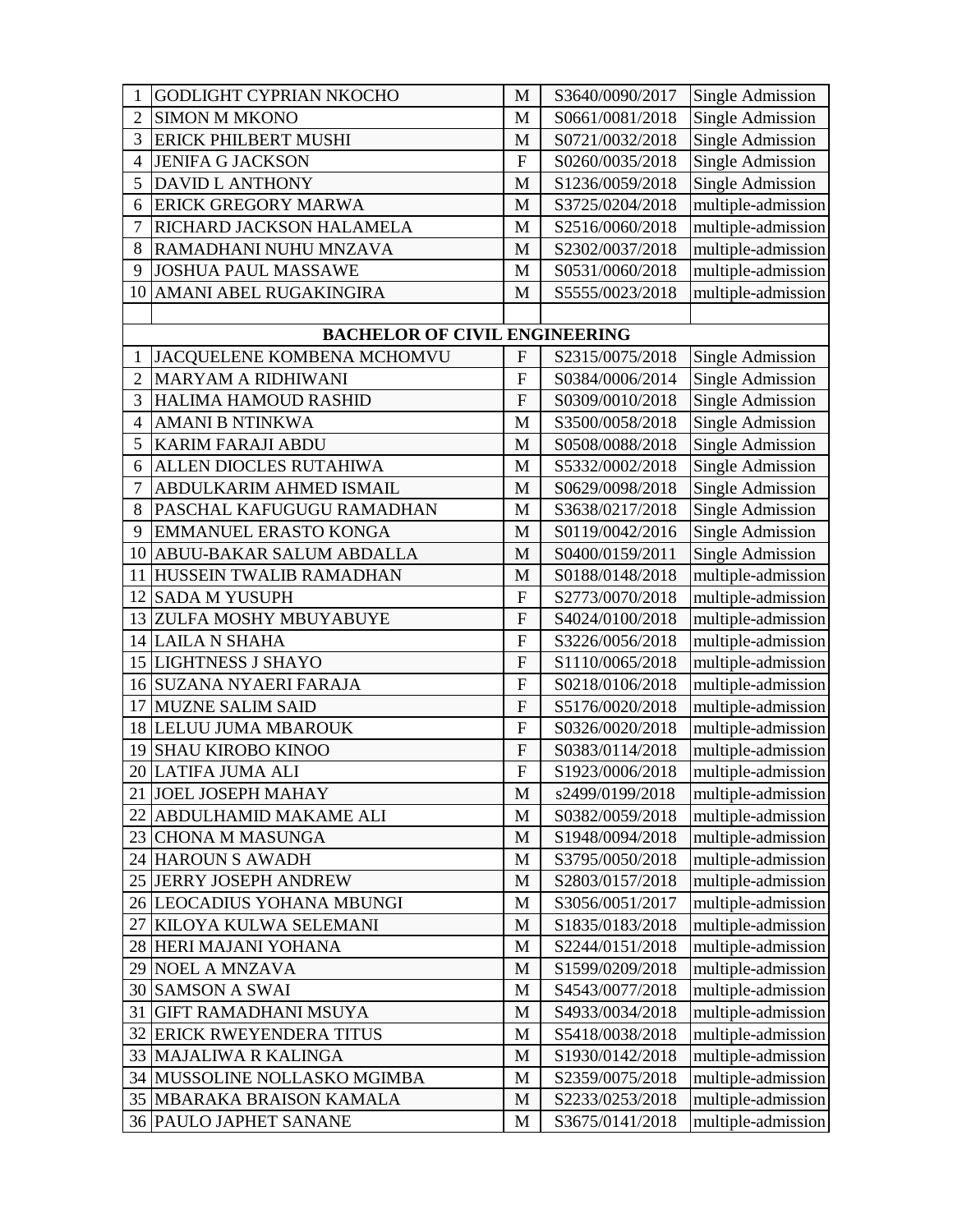|      | <b>37 FRANK JOSEPH THOMAS</b>                             | M              | S2034/0091/2018 | multiple-admission      |
|------|-----------------------------------------------------------|----------------|-----------------|-------------------------|
|      | 38 MUHIDINI ISSA KAMBONA                                  | M              | S1722/0265/2015 | multiple-admission      |
| 39   | YUDATHADEI P JACOB                                        | M              | S3905/0097/2017 | multiple-admission      |
| 40   | ALLY BUNGA RAMADHANI                                      | M              | S0152/0003/2018 | multiple-admission      |
| 41   | <b>CALVIN N MREMA</b>                                     | M              | S0960/0179/2016 | multiple-admission      |
| 42   | <b>BARAKA WOLTER NGOWI</b>                                | M              | S0134/0006/2018 | multiple-admission      |
| 43   | CHRISANTO ALOYCE MMASI                                    | M              | S1141/0062/2018 | multiple-admission      |
|      | 44 JAMES ZACHARIA JOHN                                    | M              | S0172/0025/2018 | multiple-admission      |
| 45   | SHAFI ALLY SHIGANGA                                       | M              | S2211/0092/2018 | multiple-admission      |
| 46   | MATUKI MWISHAURI MAKURU                                   | M              | S0784/0164/2018 | multiple-admission      |
| 47   | ISMAIL RAMADHANI MANGARE                                  | M              | S0328/0090/2018 | multiple-admission      |
| 48   | KELVIN VALERIAN NDETEMBEA                                 | M              | S0775/0156/2018 | multiple-admission      |
|      |                                                           |                |                 |                         |
|      |                                                           |                |                 |                         |
|      | $\left  \cdot \right $<br>25                              |                |                 |                         |
|      | <b>BACHELOR OF ELECTRICAL AND ELECTRONICS ENGINEERING</b> |                |                 |                         |
| 1    | <b>FATMA M WAZIRI</b>                                     | M              | S0384/0004/2013 | Single Admission        |
| 2    | CLEMENTINA WILFRED EDWARD                                 | $\mathbf{F}$   | S3893/0013/2018 | Single Admission        |
| 3    | <b>FAIDHA A MWINYI</b>                                    | $\overline{F}$ | S0384/0002/2013 | Single Admission        |
| 4    | <b>BARIKI MOSES LAIZER</b>                                | M              | S1601/0011/2018 | Single Admission        |
| 5    | HUZWAL SULEIMAN ABDULLA                                   | M              | S0392/0129/2018 | <b>Single Admission</b> |
| 6    | ABDALLA HAMAD ABDALLA                                     | M              | S5150/0041/2018 | Single Admission        |
| 7    | <b>ABUU MZEE KHAMIS</b>                                   | M              | S1562/0035/2018 | Single Admission        |
| 8    | MPONJOLI Y MWALYABO                                       | M              | S3167/0063/2018 | Single Admission        |
| 9    | <b>SAID ABUBAKARI SAID</b>                                | M              | S3234/0106/2018 | Single Admission        |
| 10   | DAUD BENJAMINI BUYUNGU                                    | M              | S3041/0104/2018 | Single Admission        |
| 11   | DANIELI VALERIANI ALEFIYO                                 | M              | S0927/0121/2018 | Single Admission        |
| 12   | <b>IS-HAKA M KOMBO</b>                                    | M              | S0384/0024/2013 | Single Admission        |
| 13   | <b>KHAMIS SHARIF OMAR</b>                                 | M              | S0835/0017/2016 | Single Admission        |
| 14   | <b>WAHIDI YUSSUF ALAWI</b>                                | M              | S0835/0024/2016 | Single Admission        |
| 15   | YUSSUF SAID YUSSUF                                        | M              | S0835/0033/2013 | Single Admission        |
|      | <b>16 MUHIDIN J NYANGE</b>                                | M              | s0384/0039/2009 | <b>Single Admission</b> |
|      | 17 MOHAMADI IDDI KHAMIS                                   | M              | S1119/0055/2012 | Single Admission        |
|      | 18 HASNUU ALI JUMA                                        | M              | S3663/0034/2016 | Single Admission        |
|      | 19 SULEIMAN B KHAMIS                                      | M              | S0835/0042/2006 | Single Admission        |
|      | 20 BAKAR ALI HAMAD                                        | M              | S0835/0015/2013 | Single Admission        |
| 21   | RIDHWAN OMAR KHAMIS                                       | M              | S0835/0024/2011 | Single Admission        |
| 22   | <b>SAIDI M DAUDI</b>                                      | M              | S0835/0028/2005 | Single Admission        |
|      | 23 HAFIDH F MAKAME                                        | M              | S1171/0144/2007 | Single Admission        |
| 24   | TUSAJIGWE ORLING SIJENYINGI                               | ${\bf F}$      | S4556/0126/2018 | multiple-admission      |
| 25 I | FATMA HAMID ABDALLA                                       | $\mathbf F$    | S5047/0017/2018 | multiple-admission      |
|      | 26 FELISTER AMBROSE KASEKA                                | $\overline{F}$ | S2315/0032/2013 | multiple-admission      |
| 27   | <b>SAIDI JUMA SAIDI</b>                                   | $\mathbf F$    | S1181/0105/2018 | multiple-admission      |
|      | 28 SALMA S JETA                                           | $\mathbf F$    | S2749/0032/2018 | multiple-admission      |
| 29   | JOHARI MUSA MOHAMMED                                      | $\mathbf F$    | S0204/0126/2018 | multiple-admission      |
| 30   | <b>DEODATHA A DAMASENI</b>                                | $\mathbf F$    | S1172/0001/2018 | multiple-admission      |
| 31   | <b>AGAPE SABASI SILAYO</b>                                | $\mathbf F$    | S0510/0002/2018 | multiple-admission      |
|      | 32 FELISTER AMBROSE KASEKA                                | $\mathbf F$    | S2315/0032/2013 | multiple-admission      |